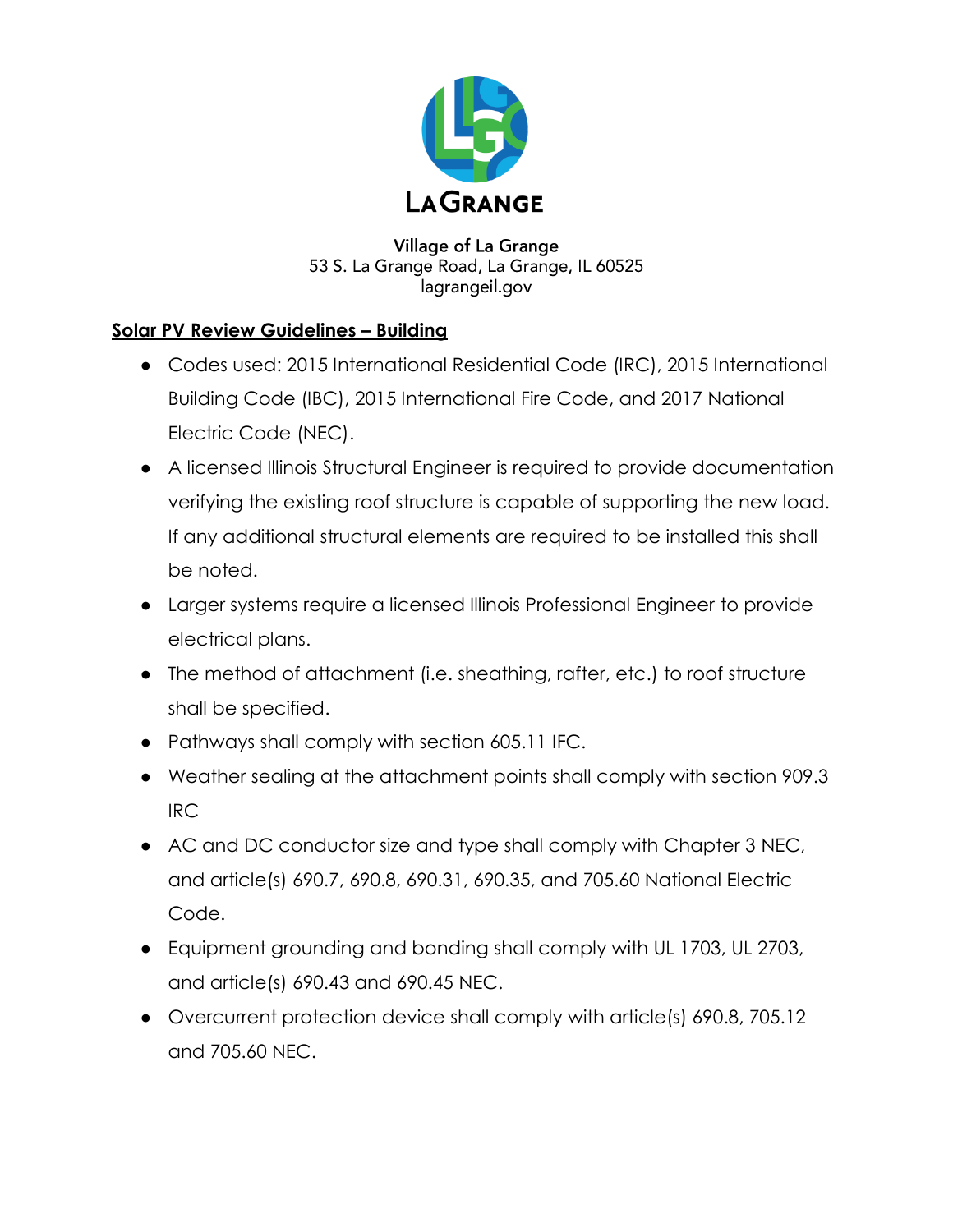- All disconnecting means, types, and locations shall be specified in accordance with article(s) 690.13-690.17 NEC and/or utility.
- All marking and labeling shall be in accordance with section 605.11 IFC and article(s) 690.17, 690.31, 690.53 and 690.56 NEC.
- A rapid shutdown system (RSS) shall be provided in accordance with article 690.12 NEC.
- Information shall be provided on the size of the service and whether or not the service is new or existing.

## **Solar PV Review Guidelines Zoning**

- Roof Mounted Solar PV is a permitted accessory structure in all zoning districts.
- The panels located on single family dwellings must be located so that they do not reflect light onto abutting residential lots.
- The panels located on single family dwellings 1) may not extend more than six inches above the roof to which it is attached and 2) may not extend above the maximum height of the building to which it is attached.
- No panels located on single family dwellings maybe mounted facing or within a 60-degree angle of the front lot line, except 1) if the front lot line is the most southerly lot line of the zoning lot or 2) if the solar panel or panels are located on an accessory building that is located within the rear 30 feet of the lot.

# **Required Documents for Permit Submittal**

- 1. Completed [permit application](http://www.villageoflagrange.com/DocumentCenter/Home/View/517) form.
- 2. Deposit fee (Residential \$65 Commercial \$500).
- 3. A site plan showing the location of the array and major components.
- 4. A line diagram that shows the PV array configuration, conductors, conduit, overcurrent protection, inverter(s), disconnects, and point of utility interconnection.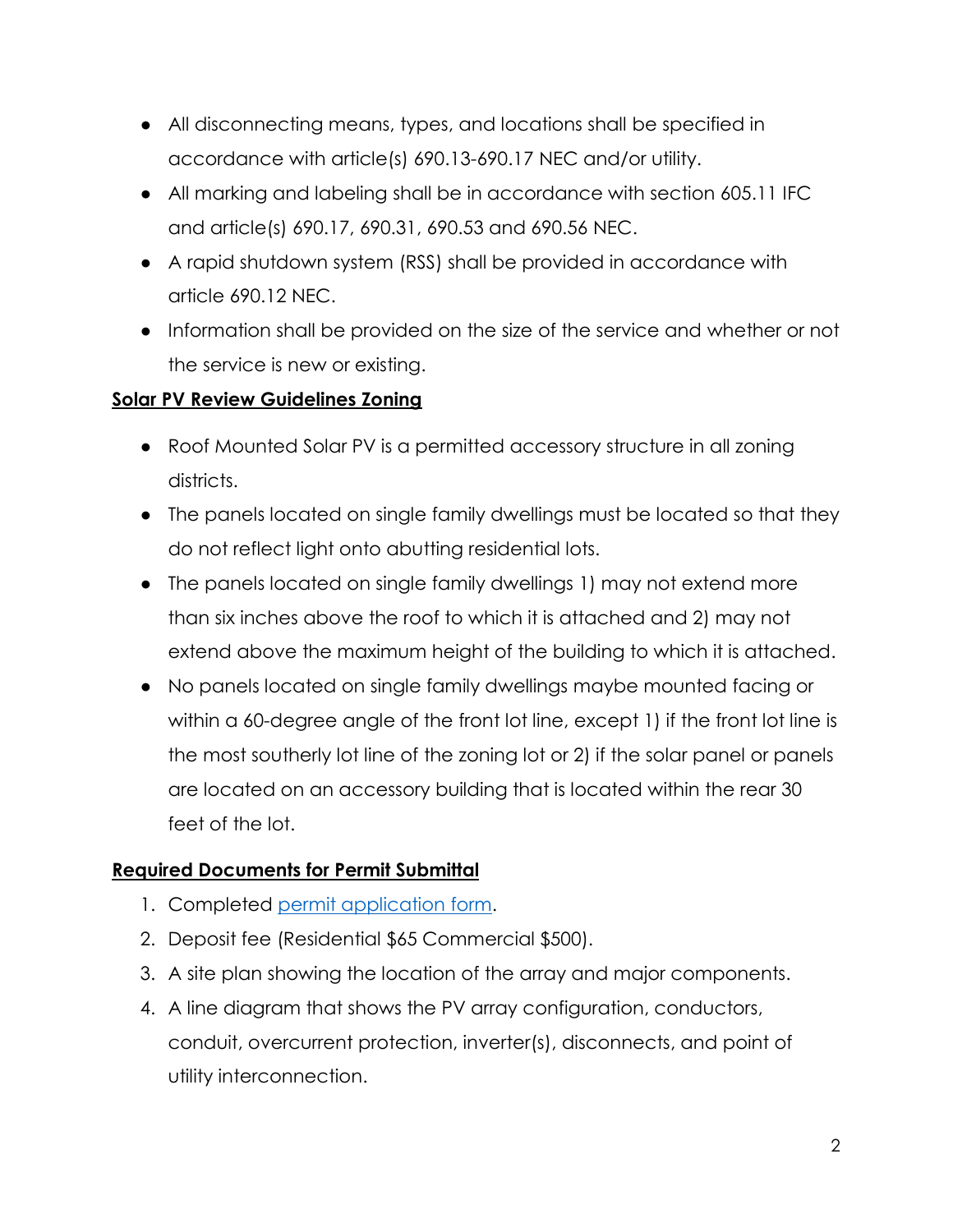- 5. Specification sheets for all equipment: modules, inverter, racking, etc.
- 6. Plat of survey.
- 7. Building Elevations indicating height from grade, existing roofline, and mounting angle.
- 8. Information on potential reflecting light impacts on neighboring properties and Anti-Reflective (AR) coating

## **Solar Permit Fees**

- 1. Deposit (due at permit submittal and credited towards review fee)
	- a. Residential \$65
	- b. Commercial \$500 (see [fee schedule](http://www.villageoflagrange.com/index.aspx?nid=112) for projects over \$175,000)
- 2. Review fees Residential
	- a. All third party review costs (\$65 per review)
- 3. Review fees Commercial
	- a. All third party review cots (\$110 per review hour)

### **Steps for Applying for a Permit**

- 1. Complete building permit application, including enclosure of all items listed above in "Required Documents for Permit Submittal".
- 2. Register all contactors per [contractor registration form.](http://www.villageoflagrange.com/DocumentCenter/Home/View/97)
- 3. Permit applications should be submitted to the Community Development Department at 53 S. La Grange Rd.

# **Required Inspections and Information**

- 1. Required inspections
	- a. Residential
		- i. Simple PV installations: two required inspections (Electric Final and Building Final). Provide pictures at various stages showing the flashing at the attachment points and of the listed modules at the time of the final inspection.
		- ii. Other installations: as determined by the Building Inspector.